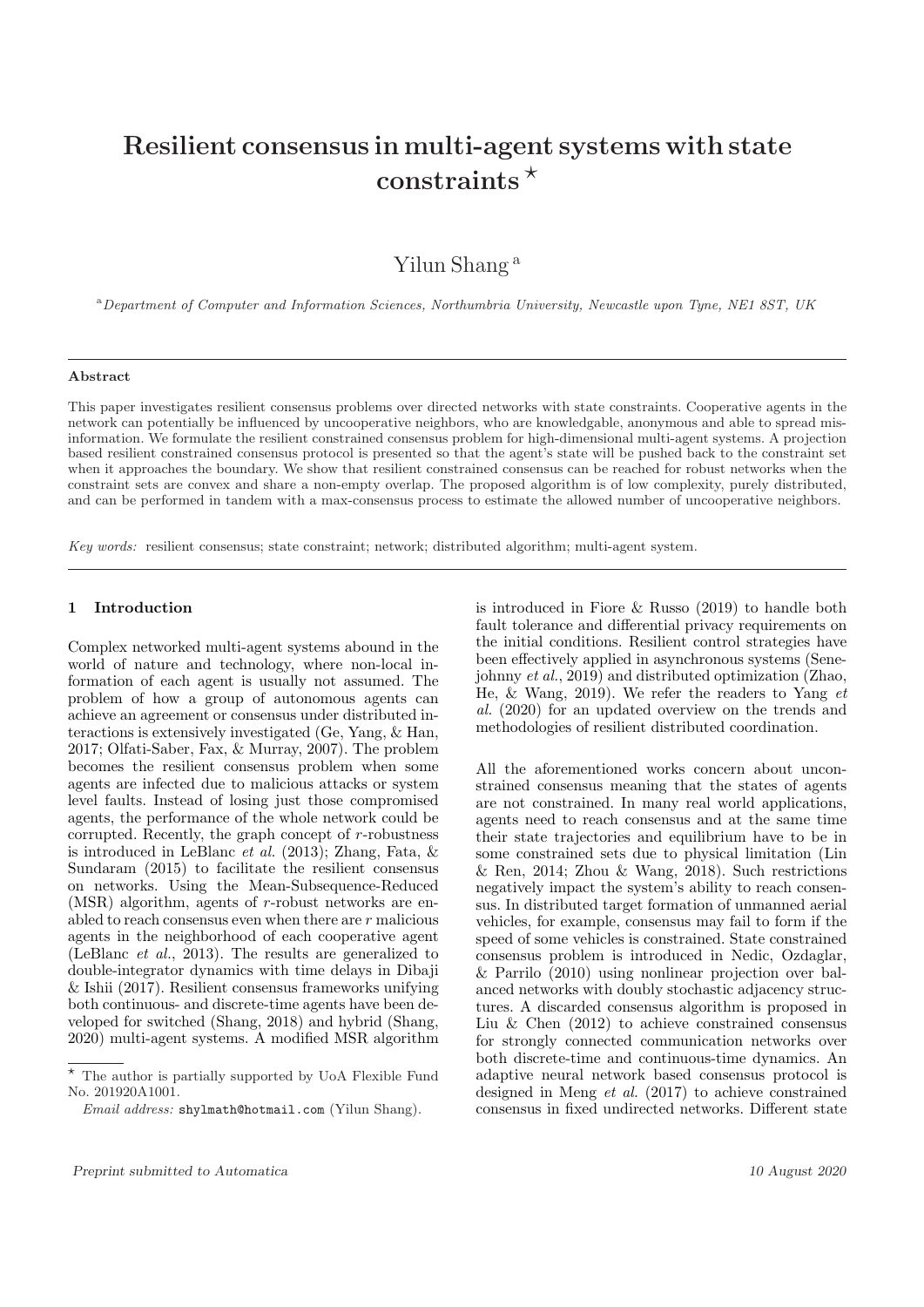constrained protocols have also been studied in the context of, e.g., optimal consensus (Qiu, Liu, & Xie, 2016) and robust consensus against state uncertainties (Nguyen, Narikiyo, & Kawanishi, 2018).

In this paper, we study resilient consensus in continuoustime multi-agent systems with state constraints. The malicious agents present in the network are assumed to be able to change their states arbitrarily and unconstrainedly, know complete information of the entire network, and keep their identity anonymous. To our knowledge, this is the first work considering state constrained consensus problems against malicious agents. The contributions are as follows. First, we present a novel projection based resilient consensus protocol for agents with high-dimensional continuous-time dynamics, which is purely distributed (namely, each agent only knows its own and neighbors' states and its own constraint set) and can withstand locally bounded malicious agents. In the existing literature of resilient consensus, the state of an agent is typically assumed to be scalar; see e.g. Dibaji & Ishii (2017); Fiore & Russo (2019); LeBlanc *et al.* (2013); Shang (2018, 2020); Zhang, Fata, & Sundaram (2015). With high-dimensional state space, our strategy will push the agents' states back to the constraint sets whilst guarantee the smoothness of their trajectories. Second, we present sufficient conditions for resilient consensus on directed robust networks. Due to the existence of malicious agents, the previous constrained consensus algorithms do not work and many of them even require restrictive conditions. For example in Liu & Chen (2012), all constraint sets are assumed to be identical for continuous-time dynamics, while we allow different constraint sets provided their intersection is nonempty. Moreover, unlike the work Meng *et al.* (2017); Nedic, Ozdaglar, & Parrilo (2010); Nguyen, Narikiyo, & Kawanishi (2018); Zhou & Wang (2018), no balanced topology condition is assumed here.

The rest of the paper is organized as follows. Section 2 formulates the problem. Section 3 describes the proposed distributed strategy. Section 4 is devoted to convergence analysis. Section 5 presents a simulation example and Section 6 concludes the paper.

# **2 Problem statement**

#### *2.1 Graph theory*

The set of integers is denoted by N and the cardinality of a set is given by  $|\cdot|$ . For  $n \in \mathbb{N}$ , the *n*-dimensional real space is denoted by  $\mathbb{R}^n$  and the Euclidean norm of a vector in  $\mathbb{R}^n$  is denoted by  $\|\cdot\|$ . The topology of a multi-agent system can be modeled by a directed graph  $G = (V, E)$ , in which the node set is  $V = \{1, 2, \dots, N\}$ representing the agents and the edge set is  $E \subseteq V \times V$ describing the interaction among agents. To cope with compromised nodes, the node set *V* is partitioned in to

two subsets  $V = C \cup U$ , where *C* consists of cooperative agents with  $|C| = N_C$  and *U* consists of uncooperative agents with  $|U| = N_U$ . The uncooperative agents are defined in Definition 2 below. Clearly,  $N = N_C + N_U$ . A directed edge  $(i, j) \in E$  means that agent *i* can convey information to agent *j*. The (in-degree) neighborhood of agent *i* is given by  $\mathcal{N}_i = \{j \in V : (j, i) \in E\}$ . A directed path of length *l* from  $i_0 \in V$  to  $i_i \in V$  is an order sequence of nodes  $i_0, i_1, i_2, \cdots, i_l$ , in which each consecutive pair forms an edge of *G*. The graph *G* contains a directed spanning tree with root  $i \in V$  when  $i$  can be connected to any other nodes in *G* via a directed path starting from *i*. Let  $A = (a_{ij}) \in \mathbb{R}^{N \times N}$  be the adjacency matrix of *G*, in which  $a_{ij} > 0$  when  $(j, i) \in E$  and  $a_{ij} = 0$  otherwise.

We say that a set  $S \subseteq V$  is *r*-reachable if there exists a node  $i \in S$  with  $|\mathcal{N}_i \backslash S| \geq r$ , where  $r \in \mathbb{N}$  (LeBlanc *et al.*, 2013; Zhang, Fata, & Sundaram, 2015). On the basis of reachability, *G* is said to be *r*-robust if for any two mutually exclusive node sets  $S_1$  and  $S_2$  in  $G$  at least one of them is *r*-reachable. Robustness is a refined characterization of structural connectivity as shown in the following lemma.

**Lemma 1.**(LeBlanc *et al.*, 2013) *Assume that a directed graph G is r-robust. H is obtained by deleting at most s incoming edges of each node in G. If*  $s < r$ *, then H is* (*r − s*)*-robust. Furthermore, 1-robustness is equivalent to containing a directed spanning tree.*

# *2.2 Problem formulation*

Consider a multi-agent system characterized by the directed graph  $G = (V, E)$  with  $V = C \cup U$ . The system state of each agent  $i \in V$  at time  $t \geq 0$  is given by  $x_i(t) = (x_{i1}(t), \dots, x_{in}(t))^{\mathsf{T}} \in \mathbb{R}^n$ , where  $n \in \mathbb{N}$  is the dimension of the state vector. The following assumption on the state constraints for cooperative agents is made.

**Assumption 1.** For each  $i \in C$ , the constraint set  $\Omega_i =$  ${x_i \in \mathbb{R}^n : g_i(x_i) \leq 1}$  and  $\Omega = \bigcap_{i=1}^{N_C} \Omega_i \neq \emptyset$ , where  $g_i: \mathbb{R}^n \to \mathbb{R}$  is a twice differentiable convex function.

**Remark 1.** The set  $\Omega_i \subseteq \mathbb{R}^n$  is called level set of the convex function *g<sup>i</sup>* (Bertsekas, 2009). The above assumption is tantamount to requiring the convexity of the constraint set  $\Omega_i$ , which is commonly assumed in state constraint consensus problems; see e.g. Lin & Ren (2014); Liu & Chen (2012); Meng *et al.* (2017); Nedic, Ozdaglar,  $&$  Parrilo (2010); Zhou  $&$  Wang (2018). For example, if  $n = 1$ , then  $\Omega_i$  is a closed interval.

We define the following resilient state constrained consensus, which requires all cooperative agents achieve consensus with their trajectories within constraints.

**Definition 1 (Resilient State Constrained Consensus).** The cooperative agents in *G* are said to reach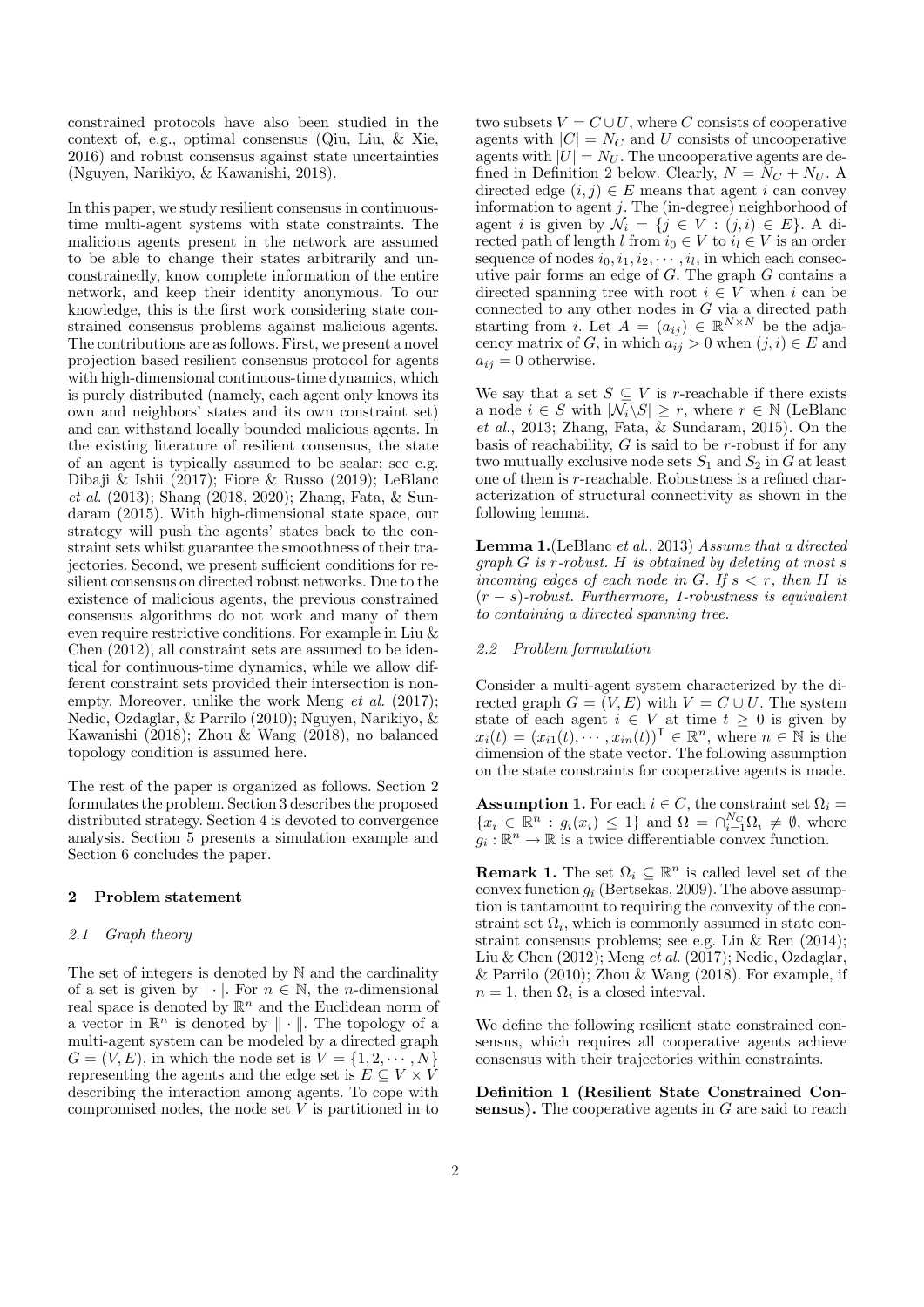resilient state constrained consensus if for any initial conditions  $\{x_i(0)\}_{i \in V}$  such that  $x_i(0) \in \Omega_i$  for all  $i \in C$ , we have (i)  $\lim_{t\to\infty} ||x_i(t) - x_j(t)|| = 0$  for all  $i, j \in C$  and (ii)  $x_i(t) \in \Omega_i$  for all  $i \in C$  and  $t \geq 0$ .

By Definition 1, we readily reproduce the ordinary consensus definition when  $V = C$  and  $\Omega_i = \mathbb{R}^n$  (e.g.,  $g_i(x) \equiv$ 1) for all  $i \in C$ . In general, the dynamics of cooperative agent  $i \in C$  are described as

$$
\dot{x}_i(t) = u_i(t) := \varphi_i \left( \{ x_j^i(t) : j \in \mathcal{N}_i \cup \{ i \} \} \right), \quad (1)
$$

where  $x_j^i(t) = (x_{j1}^i(t), \dots, x_{jn}^i(t))^{\mathsf{T}} \in \mathbb{R}^n$  delineates the values conveyed from agent *j* to agent *i* at time *t*, and we assume cooperative agents send their own states, namely,  $x_j^i(t) = x_j(t)$  for all  $j \in C$ . The control input  $u_i$  or the function  $\varphi_i$  in (1) is the rule to be followed by cooperative agents aiming to reach agreement on their states. We will design  $u_i$  in Section 3 for cooperative agents. The uncooperative agents on the other hand are able to apply different strategies trying to sabotage the system performance.

**Definition 2 (Uncooperative Agents).** Any agent  $i \in U$  is said to be uncooperative. It uses a different update rule  $\tilde{\varphi}_i$  from the cooperative agents in (1), or at some time  $t > 0$  it conveys different values to different neighbors.

The uncooperative agents are often difficult to cope with as they may collude with other uncooperative agents and spread wrong/malicious information to its neighbors via broadcasting or peer-to-peer communication. They are often referred to as Byzantine nodes (LeBlanc *et al.*, 2013; Yang *et al.*, 2020; Zhang, Fata, & Sundaram, 2015), for instance, in wireless communications and sensor networks. We allow the uncooperative agents to change their states arbitrarily and unconstrainedly, know complete information of the entire network, and keep their identity anonymous. To deal with such adversaries, we need an upper bound of the number of uncooperative agents in  $\mathcal{N}_i$  for every  $i \in \mathbb{C}$ . We denote this parameter by  $r \in \mathbb{N}$ , which satisfies  $|\mathcal{N}_i \cap U| \leq r$  for all  $i \in C$  bounding the adversaries in the neighborhoods of cooperative agents.

# **3 Projection based resilient consensus algorithm**

To realize resilient state constrained consensus (c.f. Definition 1), we propose the following projection based resilient consensus strategy for cooperative agents on the basis of MSR-like algorithms, which typically deal with scalar state and unconstrained convergence (Dibaji & Ishii, 2017; Fiore & Russo, 2019; LeBlanc *et al.*, 2013; Shang, 2018, 2020; Zhang, Fata, & Sundaram, 2015).

Given  $r \in \mathbb{N}$ , the common upper bound of the number of uncooperative neighbors of the cooperative agents, each agent  $i \in C$  receives its neighbors' state vectors  ${x_j^i(t)}$ , *j*<sub> $j \in N_i$ </sub> at time *t* and arranges them in the descending order for each coordinate independently. Namely, for each  $1 \leq k \leq n$  the real sequence  $\{x_{jk}^i(t)\}_{j \in \mathcal{N}_i}$  is sorted in the descending order. For each  $1 \leq k \leq n$ , the indices of the highest *r* values that are greater than  $x_{ik}(t)$  and the indices of the lowest *r* values that are smaller than  $x_{ik}(t)$  are put in a set  $\mathcal{R}_{ik}(t)$ . If there are less than *r* such values respectively, all of these indices are put in the set  $\mathcal{R}_{ik}(t)$ . See Fig. 1 for a data flow model for  $i \in C$ .



Fig. 1. Data flow model of MSR algorithm for agent *i*.

Next, we define

$$
y_i(t) = \sum_{k=1}^n 1_{kk} \sum_{j \in (\mathcal{N}_i \cup \{i\}) \backslash \mathcal{R}_{ik}(t)} a_{ij} \varphi_{ij}(x_j^i(t), x_i(t)), \quad (2)
$$

where  $y_i(t) = (y_{i1}(t), \dots, y_{in}(t))^{\mathsf{T}} \in \mathbb{R}^n, 1_{kk} = 1_k 1_k^{\mathsf{T}}$ ,  $1_k \in \mathbb{R}^n$  is the *k*-th unit vector, and  $\varphi_{ij} : \mathbb{R}^n \times \mathbb{R}^n \to$  $\mathbb{R}^n$  satisfies (i)  $\varphi_{ij}$  is locally Lipschitz continuous, (ii)  $\varphi_{ij}(x_1, x_2) = 0 \Leftrightarrow x_1 = x_2$ , and (iii)  $(x_{1k} - x_{2k})1_k^T \varphi_{ij}(x_1, x_2) > 0$  for all  $1 ≤ k ≤ n$ , where  $x_1 = (x_{11}, \dots, x_{1n})^{\mathsf{T}}$  and  $x_2 = (x_{21}, \dots, x_{2n})^{\mathsf{T}}$ . Finally, we adopt the dynamics (1) with the control input  $u_i(t) = (u_{i1}(t), \dots, u_{in}(t))^T$  designed as follows:

- If  $f_i(x_i(t)) \leq 0$ , then  $u_i(t) = y_i(t)$ ,
- *•* If  $f_i(x_i(t)) > 0$  and  $\frac{\partial f_i(x_i(t))}{\partial x_{ik}} y_{ik}(t) ≤ 0$ , then  $u_{ik}(t) =$  $1_k^{\mathsf{T}} y_i = y_{ik}(t),$
- *•* If  $f_i(x_i(t)) > 0$  and  $\frac{\partial f_i(x_i(t))}{\partial x_{ik}} y_{ik}(t) > 0$ , then

$$
u_{ik}(t) = I_k^{\mathsf{T}} \cdot [I_n - f_i(x_i(t))H_{ik}(x_i(t))]
$$

$$
\cdot 1_{kk} \sum_{j \in (\mathcal{N}_i \cup \{i\}) \setminus \mathcal{R}_{ik}(t)} a_{ij} \varphi_{ij}(x_j^i(t), x_i(t)),
$$

where  $I_n \in \mathbb{R}^{n \times n}$  is the identity matrix,  $f_i : \mathbb{R}^n \to \mathbb{R}$  is given by

$$
f_i(x_i) = \frac{g_i(x_i) - \delta_i}{1 - \delta_i}
$$

with  $\delta_i$  being freely chosen by each agent *i* such that  $\inf_{x_i \in \Omega_i} g_i(x_i) < \delta_i < 1$ , and  $H_{ik}: \mathbb{D}_{ik} \to \mathbb{R}^{n \times n}$  is given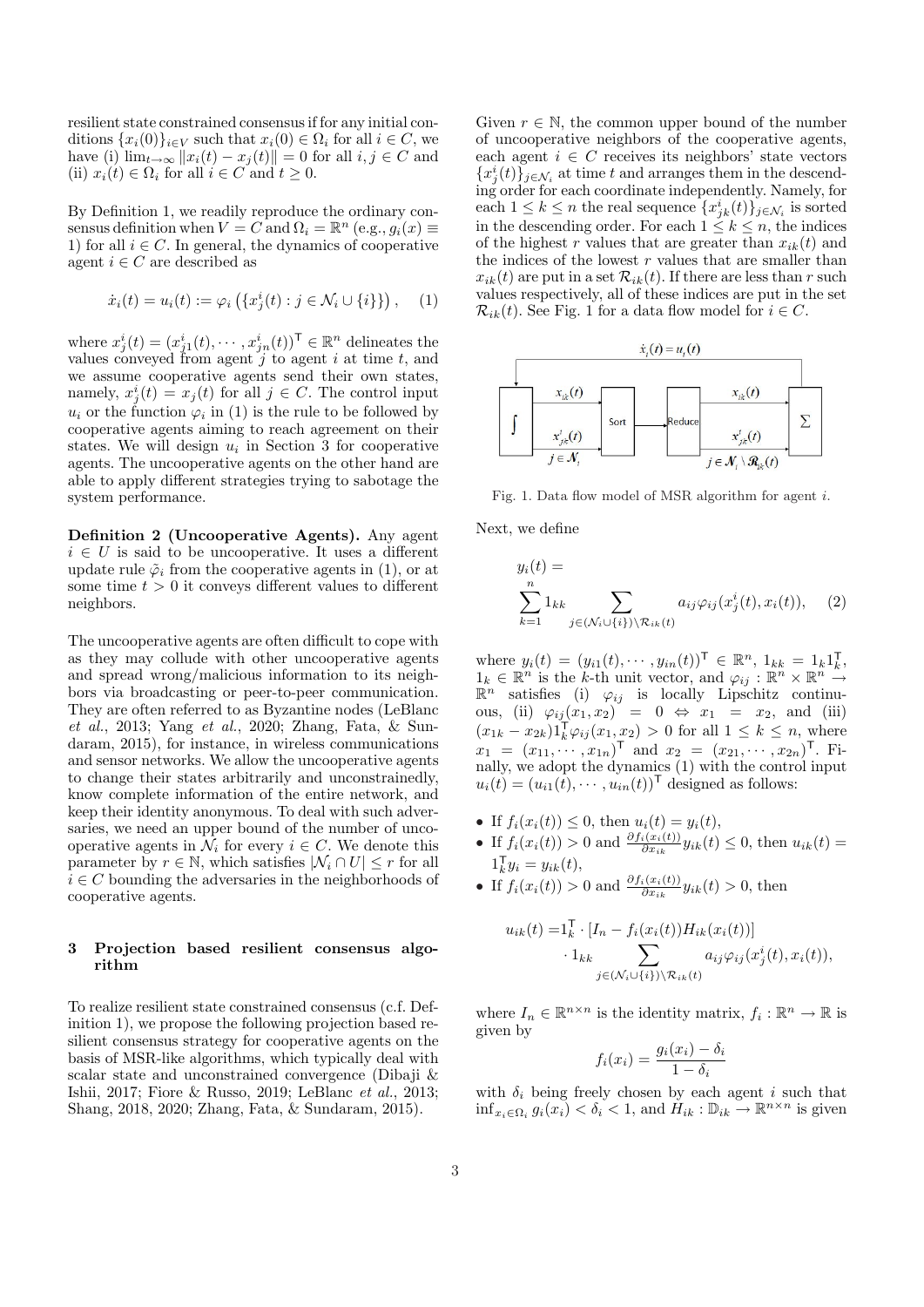by

$$
H_{ik}(x_i) = \frac{\nabla f_i(x_i) \nabla f_i(x_i)^\mathsf{T}}{[\nabla f_i(x_i)^\mathsf{T} 1_k]^2}
$$

with  $\mathbb{D}_{ik} = \{x_i \in \mathbb{R}^n : \nabla f_i(x_i)^\mathsf{T} 1_k \neq 0\}$  and  $\nabla f_i(x_i) \in$  $\mathbb{R}^n$  being the gradient of  $f_i$ .

**Remark 2.** The conditions on the function  $\varphi_{ij}$  in (2) are fairly mild. For example, we can take  $\varphi_{ij}(x_1, x_2) =$  $(x_1 - x_2)$ . This is in line with classical consensus protocols (Olfati-Saber, Fax, & Murray, 2007). Our strategy is purely distributed in the sense that each cooperative agent only knows the state of its neighbors, its own state, and its own constraint set. Moreover, in contrast to discrete-time MSR algorithms, the sorting and reducing mechanism here can be implemented by a Lipschitz continuous filter  $\phi_k$ , which is a composition of concatenation, sorting, reducing, and sum functions (LeBlanc & Koutsoukos, 2011, Def. 1). In other words, the equation (2) can be formally written as

$$
y_i(t) = \sum_{k=1}^n 1_{kk} \phi_k \bigg(\sum_{j \in \mathcal{N}_i \cup \{i\}} a_{ij} \varphi_{ij}(x_j^i(t), x_i(t))\bigg).
$$

**Remark 3.** If all constraints sets  $\Omega_i \equiv \mathbb{R}^n$ , namely, no state constraint is imposed, we obtain that both *g<sup>i</sup>* and  $f_i$  are constants (e.g.  $g_i = f_i \equiv 1$ ) for all  $i \in C$ . Hence, *∂fi*(*xi*)  $\frac{f_i(x_i)}{\partial x_{ik}} = 0$  and the control input  $u_i(t) = y_i(t)$  for each *i ∈ C*. This can be viewed as a high-dimensional MSR algorithm (extending the previous scalar versions e.g. Dibaji & Ishii (2017); Fiore & Russo (2019); LeBlanc *et al.* (2013); Shang (2018, 2020); Zhang, Fata, & Sundaram (2015)), in which the state filtering procedure is performed for each coordinate independently. In particular, if additionally  $n = 1$ , we readily reproduce an ordinary scalar MSR algorithm.

**Remark 4.** By Assumption 1, we have  $f_i(x_i) \leq 1$  for any  $i \in C$ . Each constraint set  $\Omega_i$  can be represented as  $\Omega_i = \overline{\Omega}_i \cup \underline{\Omega}_i$ , where  $\overline{\Omega}_i = \{x_i \in \mathbb{R}^n : 0 < f_i(x_i) \leq 1\}$ and  $\Omega_i = \{x_i \in \mathbb{R}^n : f_i(x_i) \leq 0\}$  (see Fig. 2). When the state  $x_i \in \underline{\Omega}_i$  ('central area'), the control input is  $u_i = y_i$ . When  $x_i \in \Omega_i$  ('peripheral area'), the time derivative  $\dot{f}_i = \nabla f_i(x_i)\dot{x}_i = \nabla f_i(x_i)y_i$  is checked. If the *k*-the coordinate is negative or zero, meaning that *f<sup>i</sup>* is decreasing, we still use  $u_{ik} = y_{ik}$ . When this value is positive, i.e.,  $f_i$  is increasing, that means  $x_{ik}$  has the tendency to move outside of  $\Omega_i$ . In this situation, we modify the control input *uik* by using the projection. The choice of  $\delta_i$  can change the relative size of  $\overline{\Omega}_i$  and  $\underline{\Omega}_i$ :  $\underline{\Omega}_i$  is larger when  $\delta_i$  become closer to 1. This also tunes when the projection will be in use.



Fig. 2. A schematic illustration of state modification.

## **4 Consensus analysis**

In this section, we present the resilient consensus with state constraints under our proposed distributed algorithm in Section 3. We first show that the state trajectories for cooperative agents remain invariably in their constraint sets.

**Theorem 1.** *Consider the multi-agent system (1) over G, in which each cooperative agent follows the projection based resilient consensus algorithm. If the initial condi* $t$ *ion*  $x_i(0) \in \Omega_i$  *for all*  $i \in C$ *, then*  $x_i(t) \in \Omega_i$  *holds for*  $all \ i \in C \ and \ t \geq 0.$ 

**Proof.** Fix  $i \in C$ . Since  $x_i(0) \in \Omega_i$ , we only need to consider the situation where  $x_i$  is in  $\Omega_i$  and has the tendency to move outside of  $\Omega_i$ . Hence, for any  $1 \leq k \leq n$ , the *k*-th coordinate of the time derivative of  $f_i$  can be expressed as

$$
\frac{\partial f_i(x_i(t))}{\partial x_{ik}} u_{ik}(t)
$$
\n
$$
= \frac{\partial f_i(x_i(t))}{\partial x_{ik}} \cdot 1_k^\top \cdot [I_n - f_i(x_i(t)) H_{ik}(x_i(t))]
$$
\n
$$
\cdot 1_{kk} \sum_{j \in (\mathcal{N}_i \cup \{i\}) \setminus \mathcal{R}_{ik}(t)} a_{ij} \varphi_{ij}(x_j^i(t), x_i(t))
$$
\n
$$
= \frac{\partial f_i(x_i(t))}{\partial x_{ik}} 1_k^\top \sum_{j \in (\mathcal{N}_i \cup \{i\}) \setminus \mathcal{R}_{ik}(t)} a_{ij} \varphi_{ij}(x_j^i(t), x_i(t))
$$
\n
$$
- f_i(x_i(t)) \frac{\partial f_i(x_i(t))}{\partial x_{ik}}
$$
\n
$$
\cdot 1_k^\top \sum_{j \in (\mathcal{N}_i \cup \{i\}) \setminus \mathcal{R}_{ik}(t)} a_{ij} \varphi_{ij}(x_j^i(t), x_i(t))
$$
\n
$$
= (1 - f_i(x_i(t))) \frac{\partial f_i(x_i(t))}{\partial x_{ik}}
$$
\n
$$
\cdot 1_k^\top \sum_{j \in (\mathcal{N}_i \cup \{i\}) \setminus \mathcal{R}_{ik}(t)} a_{ij} \varphi_{ij}(x_j^i(t), x_i(t))
$$
\n
$$
:= (1 - f_i(x_i(t))) \cdot \rho_{ik}(t).
$$
\n(3)

Note that  $\rho_{ik}(t) = \frac{\partial f_i(x_i(t))}{\partial x_{ik}} y_{ik}(t) > 0$  by using (2) when  $x_i$  is in  $\Omega_i$  but has the tendency to move outside. When  $x_i \in \Omega_i$ , we have  $f_i(x_i) \in [0,1]$ . Thanks to (3), we see that as time *t* passes by,  $f_i(x_i)$  is increasing (meaning  $x_i(t)$  moves towards the boundary of  $\Omega_i$ ) but when it approaches the boundary (where  $f_i(x_i) = 1$ ) it attains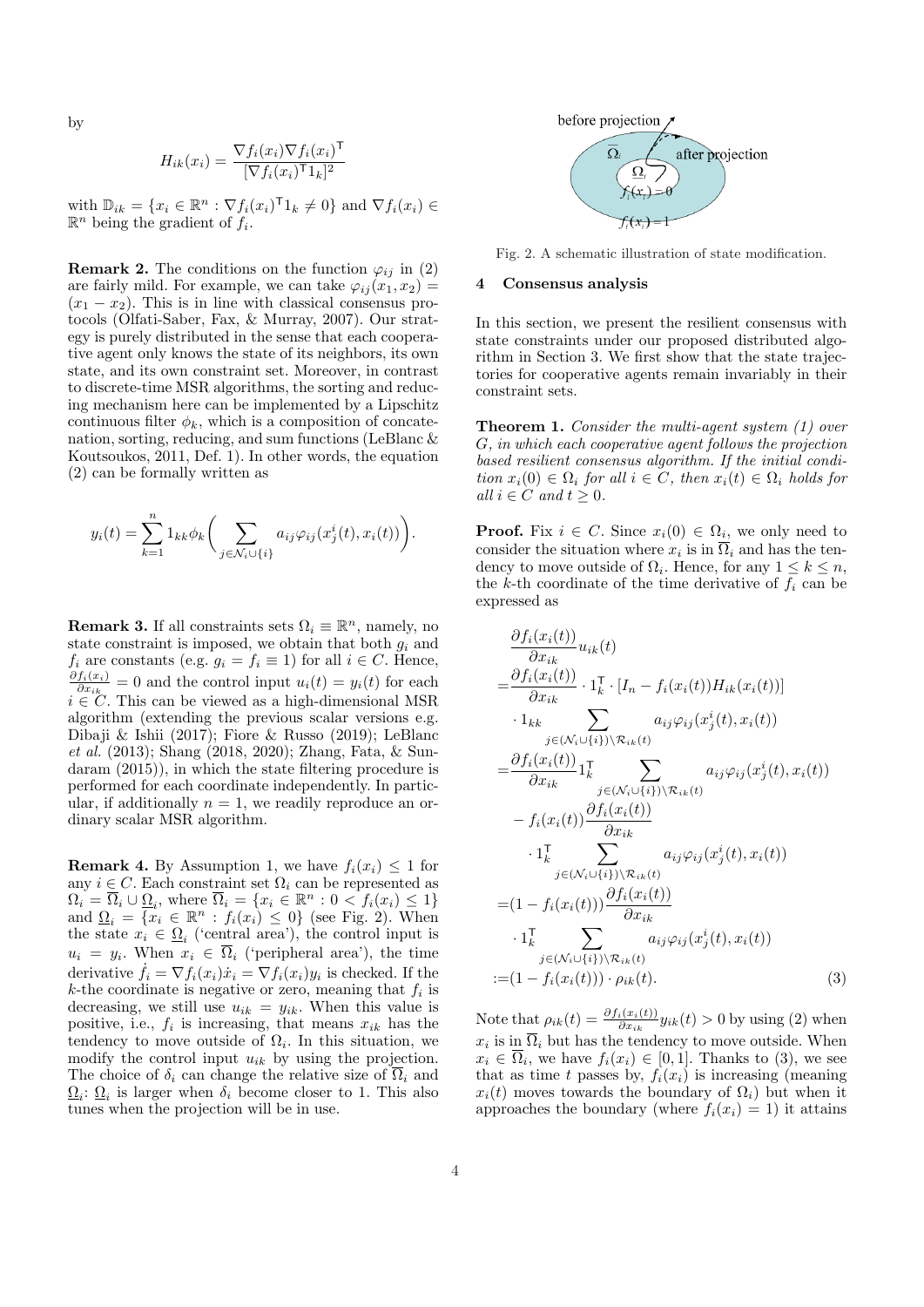a plateau. In other words, as illustrated in Fig. 2,  $x_i(t)$ will eventually stay on the boundary of the constraint set  $\Omega_i$  as *t* grows.  $\Box$ 

The next result shows that the states of cooperative agents will always be within the range of their initial configurations. More precisely, for  $1 \leq k \leq n$ , we define  $\theta_{Mk}(t) = \max_{i \in C} x_{ik}(t)$  and  $\theta_{mk}(t) = \min_{i \in C} x_{ik}(t)$ be the largest and smallest state values for cooperative agents in *G*, respectively.

**Theorem 2.** *Consider the multi-agent system (1) over G, in which each cooperative agent follows the projection based resilient consensus algorithm. For each*  $i \in C$ ,  $x_{ik}(t) \in [\theta_{mk}(0), \theta_{Mk}(0)]$  *for all*  $1 \leq k \leq n$  *and*  $t \geq 0$ *.* 

**Proof.** Fix  $1 \leq k \leq n$ . We only show  $x_{ik}(t) \leq \theta_{Mk}(0)$ and the proof for  $x_{ik}(t) \geq \theta_{mk}(0)$  is likewise.

If the inequality is not true, there must be some time  $\hat{t} > 0$  such that there is some agent  $i_0 \in C$  with  $x_{i_0 k}(\hat{t}) =$  $\theta_{Mk}(0)$  and  $\dot{x}_{i_0k}(\hat{t}) > 0$  but for any  $t \leq \hat{t}$  and  $i \in C$ ,  $x_{ik}(t) \leq \theta_{Mk}(0)$ . On the basis of our resilient consensus algorithm, we consider three situations.

 $(1)$  When  $f_{i_0}(x_{i_0}(\hat{t})) \leq 0$ , then  $u_{i_0k}(\hat{t}) = y_{i_0k}(\hat{t})$ . By  $(2)$ , we have

$$
0 < \dot{x}_{i_0k}(\hat{t}) \\
= \sum_{j \in (\mathcal{N}_{i_0} \cup \{i_0\}) \setminus \mathcal{R}_{i_0k}(\hat{t})} a_{i_0j} \mathbf{1}_k^{\mathsf{T}} \varphi_{i_0j} \left( x_j^{i_0}(\hat{t}), x_{i_0}(\hat{t}) \right). \tag{4}
$$

Since there are no more than *r* uncooperative neighbors in  $\mathcal{N}_{i_0}$ , the filtering procedure guarantees  $x_{jk}^{i_0}(\hat{t}) \leq$  $\theta_{Mk}(0) = x_{i_0k}(\hat{t})$  for any  $j \in (\mathcal{N}_{i_0} \cup \{i_0\}) \setminus \mathcal{R}_{i_0k}(\hat{t})$ . Note that *j* may be an uncooperative agent. Using our condition on  $\varphi_{i_0j}$ , we have  $1_k^{\mathsf{T}}\varphi_{i_0j}(x_j^{i_0}(\hat{t}), x_{i_0}(\hat{t})) \leq 0$ . Since  $a_{i_0j} > 0$ , the right-hand side of  $\overline{4}$  must be non-positive. We arrive at a contradiction.

(2) When  $f_{i_0}(x_{i_0}(\hat{t})) > 0$  and  $\frac{\partial f_{i_0}(x_{i_0}(\hat{t}))}{\partial x_{i_0}(\hat{t})}$  $\frac{\partial^{(x_i 0)}(t)}{\partial x_{i_0 k}} y_{i_0 k}(\hat{t}) \leq 0,$ then  $u_{i_0k}(\hat{t}) = y_{i_0k}(\hat{t})$ . This case can be proved exactly in the same way as above.

(3) When  $f_{i_0}(x_{i_0}(\hat{t})) > 0$  and  $\frac{\partial f_{i_0}(x_{i_0}(\hat{t}))}{\partial x_{i_0}(\hat{t})}$  $\frac{\partial^{(x_i 0)}(t)}{\partial x_{i_0 k}} y_{i_0 k}(\hat{t}) > 0,$ then  $u_{i_0k}(\hat{t}) = 1_k^{\mathsf{T}} \cdot [I_n - f_{i_0}(x_{i_0}(\hat{t})) H_{i_0k}(x_{i_0}(\hat{t}))]$  $1_{kk} \sum_{j \in (\mathcal{N}_{i_0} \cup \{i_0\}) \setminus \mathcal{R}_{i_0 k}(\hat{t})} a_{i_0 j} \varphi_{i_0 j}(x_j^{i_0}(\hat{t}), x_{i_0}(\hat{t})).$  We have

$$
0 < \dot{x}_{i_0k}(\hat{t})
$$
\n
$$
=1_k^\top \cdot [I_n - f_{i_0}(x_{i_0}(\hat{t})) H_{i_0k}(x_{i_0}(\hat{t}))] \cdot 1_k
$$
\n
$$
\cdot 1_k^\top \sum_{j \in (\mathcal{N}_{i_0} \cup \{i_0\}) \setminus \mathcal{R}_{i_0k}(\hat{t})} a_{i_0j} \varphi_{i_0j}(x_j^{i_0}(\hat{t}), x_{i_0}(\hat{t}))
$$
\n
$$
= \left(1 - f_{i_0}(x_{i_0}(\hat{t}))\right)
$$
\n
$$
\cdot \sum_{j \in (\mathcal{N}_{i_0} \cup \{i_0\}) \setminus \mathcal{R}_{i_0k}(\hat{t})} a_{i_0j} 1_k^\top \varphi_{i_0j}(x_j^{i_0}(\hat{t}), x_{i_0}(\hat{t})). \quad (5)
$$

As shown in case (1) we derive  $\sum_{j \in (\mathcal{N}_{i_0} \cup \{i_0\}) \setminus \mathcal{R}_{i_0 k}(\hat{t})} a_{i_0 j}$  $1_k^{\mathsf{T}} \varphi_{i_0j}(x_j^{i_0}(\hat{t}), x_{i_0}(\hat{t})) \leq 0$ . Moreover,  $1 - f_{i_0}(x_{i_0}(\hat{t})) \geq 0$ 0. Therefore, the right-hand side of (5) must be nonpositive. We arrive at a contradiction.  $\Box$ 

It is worth noting that the underlying communication topology is essentially time-varying in our resilient consensus protocol since the set  $\mathcal{R}_{ik}(t)$  depends on time. It is therefore a good idea (conventional in distributed coordination (Olfati-Saber, Fax, & Murray, 2007)) to bound the dwell time in order to keep the switching rate in check. We assume the following.

**Assumption 2.** Denote by  ${b_{\ell}}_{\ell \in \mathbb{N}}$  a sequence of time steps at which the set  $\mathcal{R}_{ik}(t)$  changes for some  $i \in C$  and  $1 \leq k \leq n$ . We assume there exists a positive number *b* satisfying  $|b_{\ell+1} - b_{\ell}| \ge b > 0$  for all  $\ell \in \mathbb{N}$ .

**Remark 5.** Note that continuity of the state trajectories is neither sufficient nor necessary for Assumption 2. What required, say in the case of  $r = n = 1$  and considering only the higher-end of our MSR algorithm for example, is whenever  $\overline{j} = \arg \max_{j \in \mathcal{N}_i \cup \{i\}} x_{j1}^i(t_0)$  for some  $i \in C$  and  $t_0 > 0$ , we have  $x_i^i$  $\frac{i}{j_1}(t) = \max_{j \in \mathcal{N}_i \cup \{i\}} x_{j1}^i(t)$ for all  $t \in [t_0, t_0 + b]$ . This condition generally holds provided the state trajectories (of both cooperative and uncooperative agents) do not change arbitrarily frequently. For instance, if  $\tilde{\varphi}_i$  in Definition 2 is continuous bounded, then by (1) and the mean value theorem  $x_i(t)$  is Lipschitz continuous for  $i \in U$ , while (2) guarantees Lipschitz continuity for  $i \in C$ . Therefore, Assumption 2 holds.

**Theorem 3.** *Consider the multi-agent system (1) over G, in which each cooperative agent follows the projection based resilient consensus algorithm. If*  $G$  *is*  $(2r +$ 1)*-robust, then resilient state constrained consensus is achieved.*

**Proof.** In view of Definition 1 and Theorem 2, what remains to show is the convergence of state. Fix  $1 \leq k \leq n$ . For  $t \geq 0$ , we define  $\Theta_k(t) := \theta_{Mk}(t) - \theta_{mk}(t) \geq 0$ . Recall the Dini derivative of a function  $\phi(t)$  is  $D\phi(t) = \limsup_{h \to 0+} (\phi(t+h) - \phi(t))/h$ . We define two indices  $i_M$  and  $i_m$  satisfying, respectively,  $\dot{x}_{i_Mk}(t) = \max_{i \in I_{Mk}(t)} \dot{x}_{ik}(t)$  with  $I_{Mk}(t) := \{i \in C :$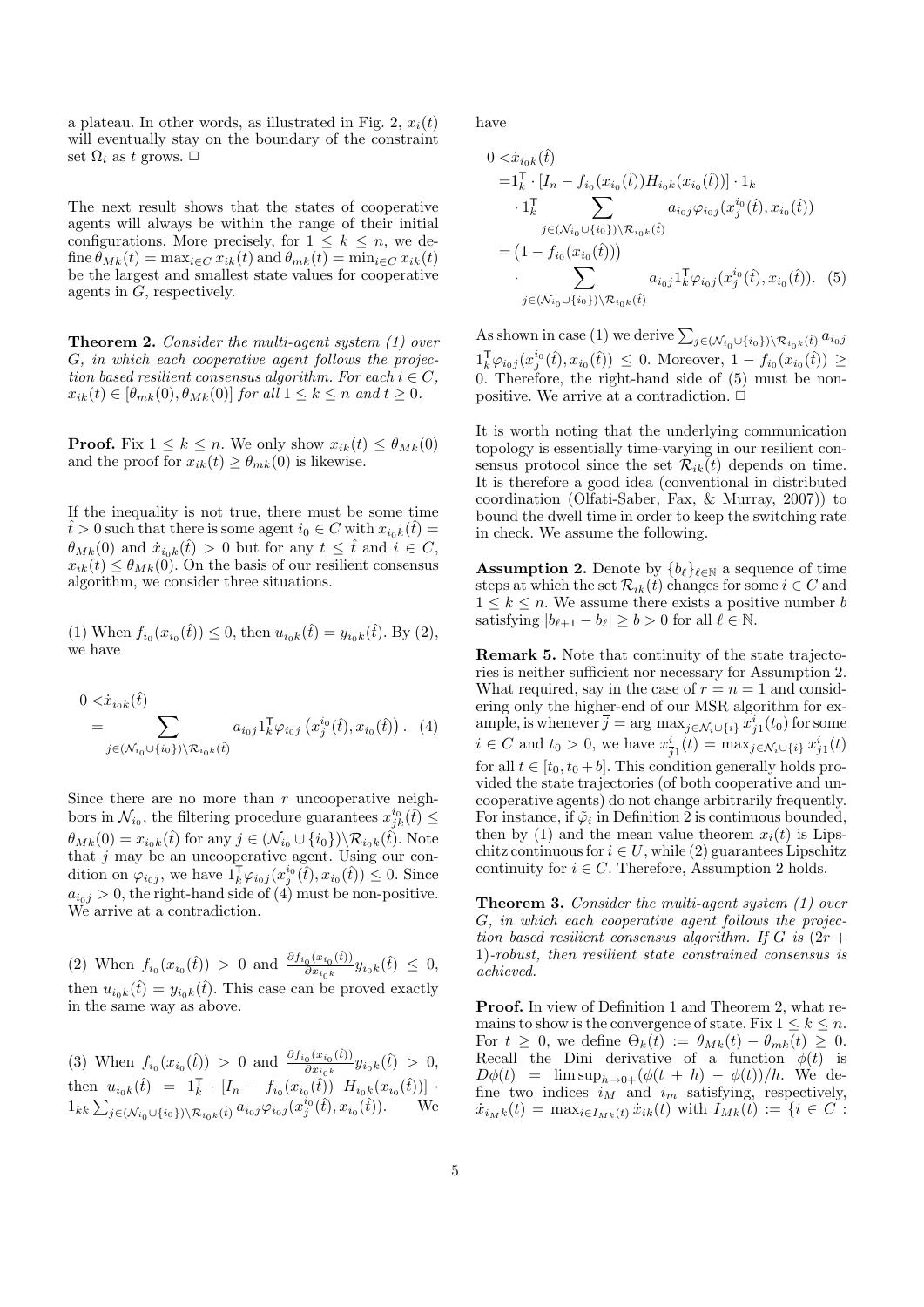$x_{ik}(t) = \theta_{Mk}(t)$  and  $\dot{x}_{i_m k}(t) = \max_{i \in I_{mk}(t)} \dot{x}_{ik}(t)$  with  $I_{mk}(t) := \{i \in C : x_{ik}(t) = \theta_{mk}(t)\}.$  Thanks to the property of Dini derivative (Danskin, 1966), we have  $D\theta_{Mk}(t) = \dot{x}_{i_Mk}(t)$  and  $D\theta_{mk}(t) = \dot{x}_{i_mk}(t)$ .

We will show that  $D\Theta_k(t) \leq 0$ . Depending on the choice of two agents  $i_M$  and  $i_m$ , we have  $3 \times 3 = 9$  combinations in total under our resilient consensus algorithm (c.f. the proof of Theorem 2 where three cases are considered regarding  $i_0$ ). In the following we only consider two typical cases. All the rest cases follow with essentially the same arguments.

 $(1)$   $f_{i_M}(x_{i_M}(t)) \leq 0$  and  $f_{i_m}(x_{i_m}(t)) \leq 0$ . In this case, we have  $u_{i_{M}k}(t) = y_{i_{M}k}(t)$  and  $u_{i_{m}k}(t) = y_{i_{m}k}(t)$ . By (2) and the above analysis, we obtain

$$
D\theta_{MK}(t) = \sum_{\substack{\mathbf{1}_k^{\mathsf{T}} \\ j \in (\mathcal{N}_{i_M} \cup \{i_M\}) \setminus \mathcal{R}_{i_M k}(t)}} a_{i_M j} \varphi_{i_M j}(x_j^{i_M}(t), x_{i_M}(t))
$$
(6)

and

$$
D\theta_{mk}(t) = \sum_{j \in (\mathcal{N}_{i_m} \cup \{i_m\}) \backslash \mathcal{R}_{i_m k}(t)} a_{i_m j} \varphi_{i_m j}(x_j^{i_m}(t), x_{i_m}(t)). \tag{7}
$$

By the choice of  $i_M$  and the fact that there are no more than *r* uncooperative agents in  $\mathcal{N}_{i_M}$ , we have  $x_{i_M k}(t) \geq$  $x_{jk}^{i_M}(t)$  for  $j \in (\mathcal{N}_{i_M} \cup \{i_M\}) \backslash \mathcal{R}_{i_M k}(t)$  under our filtering procedure. Note that *j* may be uncooperative. Invoking the conditions on the function  $\varphi_{i_M j}$ , we see that  $1_k^{\mathsf{T}} \varphi_{i_Mj}(x_j^{i_M}(t), x_{i_M}(t)) \leq 0$  in (6), leading to  $D\theta_{Mk}(t) \leq$ 0. Likewise, using (7) we have  $D\theta_{mk}(t) \geq 0$  and hence  $D\Theta_k(t) = D\theta_{Mk}(t) - D\theta_{mk}(t) \leq 0.$ 

 $(2)$   $f_{i_M}(x_{i_M}(t)) > 0$  with  $\frac{\partial f_{i_M}(x_{i_M}(t))}{\partial x_{i_Mk}} y_{i_Mk}(t) > 0$ and  $f_{i_m}(x_{i_m}(t)) > 0$  with  $\frac{\partial f_{i_m}(x_{i_m}(t))}{\partial x_{i_m k}} y_{i_m k}(t) > 0$ . In this case, we obtain  $u_{i_M k}(t) = 1_k^T [I_n - f_{i_M}(x_{i_M}(t))]$  $H_{i_{M}k}(x_{i_{M}}(t))]1_{kk}\sum\nolimits_{j\in ( {\cal N}_{i_{M}}\cup \{i_{M}\})\setminus {\cal R}_{i_{M}k}(t)} a_{i_{M}j} \qquad \varphi_{i_{M}j}$  $(x_j^{i_M}(t), x_{i_M}(t))$  and  $u_{i_m k}(t) = 1_k^{\text{T}}[I_n - f_{i_m}(x_{i_m}(t))]$  $H_{i_{m}k}^{'}(x_{i_{m}}(t))]$  1<sub>kk</sub>  $\sum_{j\in(\mathcal{N}_{i_{m}}\cup\{i_{m}\})\setminus\mathcal{R}_{i_{m}k}(t)} a_{i_{m}j}$   $\varphi_{i_{m}j}$  $(x_j^{i_m}(t), x_{i_m}(t))$ . Therefore,

$$
D\theta_{Mk}(t) = \mathbf{1}_{k}^{\mathsf{T}} \cdot [I_{n} - f_{i_{M}}(x_{i_{M}}(t))H_{i_{M}k}(x_{i_{M}}(t))] \cdot \mathbf{1}_{k} \n\cdot \mathbf{1}_{k}^{\mathsf{T}} \sum_{j \in (\mathcal{N}_{i_{M}} \cup \{i_{M}\}) \setminus \mathcal{R}_{i_{M}k}(t)} a_{i_{M}j} \varphi_{i_{M}j}(x_{j}^{i_{M}}(t), x_{i_{M}}(t)) \n= (1 - f_{i_{M}}(x_{i_{M}}(t))) \cdot \sum_{j \in (\mathcal{N}_{i_{M}} \cup \{i_{M}\}) \setminus \mathcal{R}_{i_{M}k}(t)} a_{i_{M}j} \mathbf{1}_{k}^{\mathsf{T}} \n\cdot \varphi_{i_{M}j}(x_{j}^{i_{M}}(t), x_{i_{M}}(t))
$$
\n(8)

and in an analogous manner

$$
D\theta_{mk}(t) = (1 - f_{i_m}(x_{i_m}(t)))
$$
  

$$
\sum_{j \in (\mathcal{N}_{i_m} \cup \{i_m\}) \backslash \mathcal{R}_{i_m}k(t)} a_{i_m j} \mathbf{1}_k^{\mathsf{T}} \varphi_{i_m j}(x_j^{i_m}(t), x_{i_m}(t)). \tag{9}
$$

As in case (1), we similarly obtain  $1_k^T \varphi_{i_Mj}(x_j^{i_M}(t), x_{i_M}(t))$  $\leq$  0 in (8) and  $1_k^T \varphi_{i_m j}(x_j^{i_m}(t), x_{i_m}(t)) \geq 0$  in (9). Combining this with non-negativity of adjacency element in *A*, 1 −  $f_{i_M}(x_{i_M}(t)) \geq 0$ , and  $1 - f_{i_m}(x_{i_m}(t)) \geq 0$ , we arrive at  $D\Theta_k(t) = D\theta_{Mk}(t) - D\theta_{mk}(t) \leq 0$ .

Combining all cases as commented above,  $D\Theta_k(t) \leq 0$ holds for all  $t \geq 0$ .

Next, we will show that  $\lim_{t\to\infty} D\Theta_k(t) = 0$  by contradiction. If this limit is not true, then there exist  $\varepsilon, \sigma_0 > 0$ and a list of time steps  $\{s_\ell\}_{\ell \in \mathbb{N}}$  with  $\lim_{\ell \to \infty} s_\ell = \infty$  such that  $D\Theta_k(s_\ell) \leq -\varepsilon$  and  $|s_{\ell+1} - s_\ell| > \sigma_0$  for all  $\ell \in \mathbb{N}$ . Consider a time interval *J* with  $J \cap \{b_\ell\}_{\ell \in \mathbb{N}} = \emptyset$ . We know that  $D\Theta_k(t)$  is uniformly continuous in *J* because  $D\Theta_k(t)$  is continuous in *J* and  $\dot{x}_{ik}(t)$  is bounded for all  $i \in C$ . As a result, there exists  $\sigma_1 > 0$  such that for any  $t_1, t_2 \in J$  with  $|t_1 - t_2| < \sigma_1$ ,  $|D\Theta_k(t_1) - D\Theta_k(t_2)| < \varepsilon/2$ holds. Next, we select  $0 < \sigma_2 < \sigma_1$  such that for any  $\ell \in \mathbb{N}$ , the small interval  $[s_{\ell} - \sigma_2, s_{\ell} + \sigma_2]$  is a subset of an interval *J* delineated as above. For  $t \in [s_\ell - \sigma_2, s_\ell + \sigma_1]$  $\sigma_2$ , a grain of algebra gives  $D\Theta_k(t) = -|D\Theta_k(s_\ell) (D\Theta_k(s_\ell) - D\Theta_k(t)) \leq -\varepsilon + \varepsilon/2 = -\varepsilon/2$ . We choose  $0 < \sigma < \sigma_2$  such that the family  $\{ [s_\ell - \sigma, s_\ell + \sigma] \}_{\ell \in \mathbb{N}}$ contains mutually exclusive sets. Based on the these discussions, we examine the integral of  $D\Theta_k(t)$  as

$$
\int_0^\infty D\Theta_k(t)dt \le \lim_{L\to\infty} \sum_{\ell=1}^L \int_{s_\ell-\sigma}^{s_\ell+\sigma} D\Theta_k(t)dt
$$

$$
\le -\lim_{L\to\infty} \sum_{\ell=1}^L \int_{s_\ell-\sigma}^{s_\ell+\sigma} \frac{\varepsilon}{2} dt = -\infty. \quad (10)
$$

This clearly contradicts with  $\Theta_k(t) \geq 0$  for all  $t \geq 0$ . Therefore, we conclude  $\lim_{t\to\infty} D\Theta_k(t) = 0$ .

An immediate result of the vanishing of  $D\Theta_k(t)$  is that both  $D\theta_{Mk}(t)$  and  $D\theta_{mk}(t)$  are vanishing as t goes to infinity (since they are bounded by zero). Furthermore, there exist two constants  $\rho_{Mk} \ge \rho_{mk}$  satisfying  $\lim_{t\to\infty} \theta_{Mk}(t) = \lim_{t\to\infty} x_{i_M k}(t) := \rho_{Mk}$  and lim<sub>*t*→∞</sub>  $\theta_{mk}(t) = \lim_{t \to \infty} x_{i_m k}(t) := \rho_{mk}$ . According to our assumption, the graph  $G$  is  $(2r + 1)$ -robust. By Lemma 1, the underlying communication topology (corresponding to the *k*-th coordinate of the system) contains a directed spanning tree under our resilient consensus protocol. Assume that  $\rho_{Mk} > \rho_{mk}$ . In this case, there is time  $\tau_1$  and  $\varepsilon > 0$  such that  $x_{i_M k}(t) > \rho_{Mk} - \varepsilon > \rho_{mk} + \varepsilon > x_{i_m k}(t)$  for all  $t \geq \tau_1$ . In view of our resilient consensus protocol and the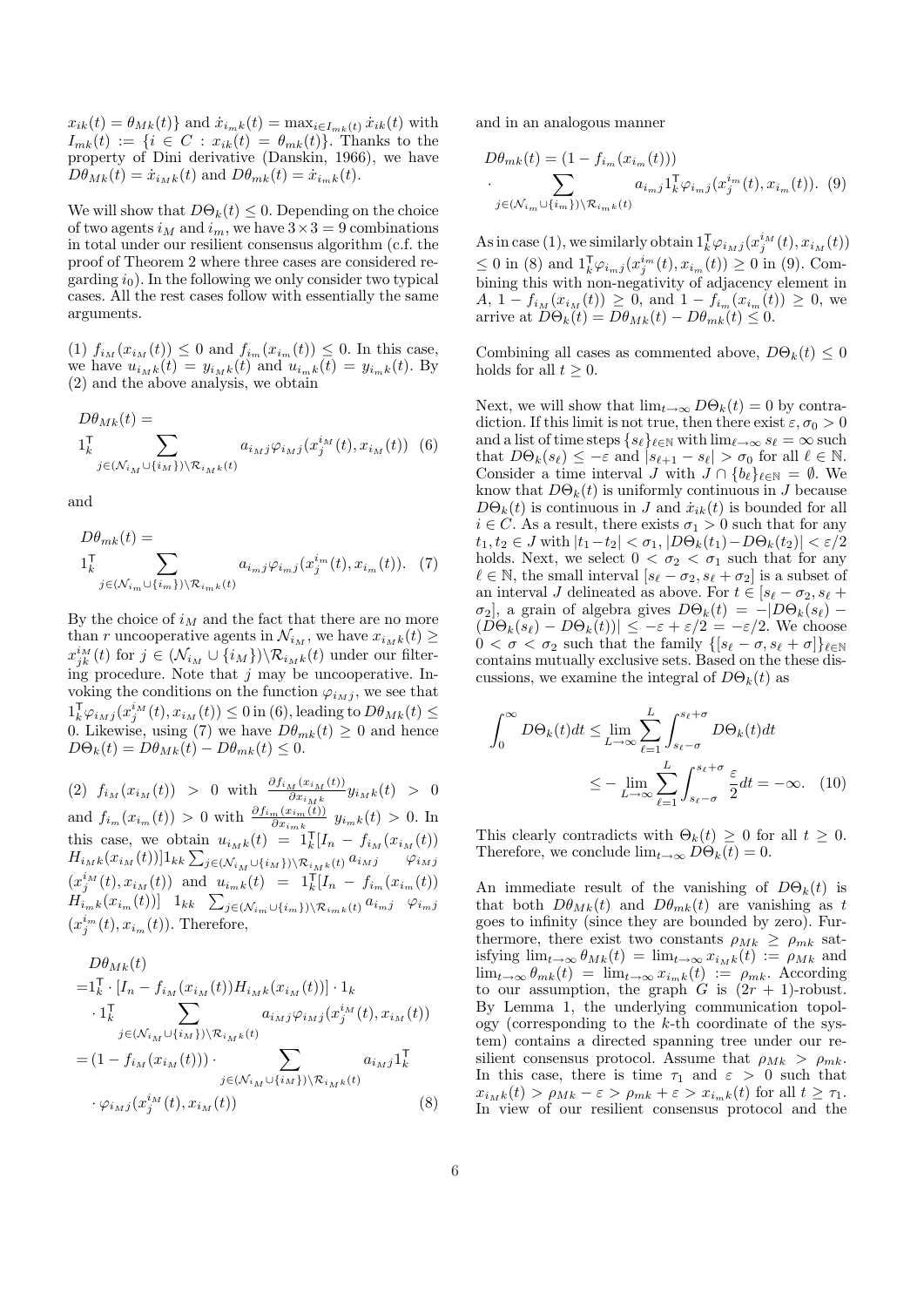conditions on  $\varphi_{ij}$ , the limit  $\lim_{t\to\infty} \dot{x}_{i_Mk}(t) = 0$  implies  $\lim_{t\to\infty} x_{jk}^{i_M}(t) - x_{i_Mk}(t) = 0$  for all  $j \in (\mathcal{N}_{i_M} \cup$  $\{i_M\}$ ) $\setminus \mathcal{R}_{i_Mk}(t)$ . Likewise, lim<sub>*t*→∞</sub>  $x_{jk}^{i_m}(t) - x_{i_mk}(t) = 0$ for all  $j \in (\mathcal{N}_{i_m} \cup \{i_m\}) \backslash \mathcal{R}_{i_m k}(t)$ . Due to finiteness of the node set *V*, there exists  $\tau_2 > \tau_1$  such that there are two directed paths in the communication topology (corresponding to the *k*-th coordinate) at time  $\tau_2$ , one beginning from the root node, say *l*, ending at *i<sup>M</sup>* and the other from  $l$  to  $i_m$ , and the following holds:  $x_{lk}(\tau_2) > \rho_{Mk} - \varepsilon$  and  $x_{lk}(\tau_2) < \rho_{mk} + \varepsilon$ . This clearly cannot happen. Hence, it must be  $\rho_{Mk} = \rho_{mk}$ . Since the argument applies to all  $1 \leq k \leq n$ , the proof is complete.  $\Box$ 

**Remark 6.** The  $(2r + 1)$ -robustness condition in Theorem 3 is typical in MSR algorithms for resilient consensus problems of systems with 1-dimensional and unconstrained state space both in discrete time (Dibaji & Ishii, 2017; Fiore & Russo, 2019; LeBlanc *et al.*, 2013) and in continuous time (LeBlanc & Koutsoukos, 2011; Shang, 2018, 2020).

**Remark 7.** In real-world applications, cooperative agents may agree on a value *r* in a distributed manner. For instance, if each cooperative agent *i* has a conservative estimate *r<sup>i</sup>* , the max-consensus process (Nakamura, Ishii, & Dibaji, 2018) can be followed (see Section 5 for an example). It is also worth noting that resilient consensus is not guaranteed if cooperative agents apply different values of *r*. This is because a smaller value might leave more malicious agents in the neighborhood while a larger value could lead to an isolated node.



Fig. 3. A directed graph *G* with  $N = 6$  agents.

# **5 Numerical simulations**

Here we consider a multi-agent system with  $N = 6$ agents, i.e.,  $V = \{1, 2, \dots, 6\}$ , having cooperative agents  $C = \{1, \dots, 5\}$  and an uncooperative agent  $U = \{6\}$ over a directed graph *G*; see Fig. 3. The adjacency matrix is taken as a binary one and the agent state is of dimension  $n = 2$ . It can be verified directly that *G* is 3-robust. The initial states are set as  $x_1(0) = (3.5, 4)^T$ ,  $x_2(0) =$  $(-2,-2)^{T}$ ,  $x_3(0) = (0.5,-3)^{T}$ ,  $x_4(0) = (-1,5.5)^{T}$ ,  $x_5(0) = (4, -2)^\mathsf{T}$ , and  $x_6(0) = (3, -4)^\mathsf{T}$ .

For all agent  $i \in C$ , the state constraint sets are defined by the functions  $g_i(x_i)$  as  $g_1(x_1) = 2(x_{11} - 2)^2 + (x_{12} - 2)^2$ 



Fig. 4. Reaching consensus in *r* over the network *G*.

Prior to applying the projection based strategy, we need to agree on the parameter *r* in a distributed manner. To this end, we consider the max-consensus process following Nakamura, Ishii, & Dibaji (2018). Initially, we choose individual estimates  $r_1(0) = r_2(0) = r_4(0) = 0$ ,  $r_3(0) = r_5(0) = 1$ , and the uncooperative agent takes value 2 at even time steps and 0 at odd time steps. It is shown in Fig. 4 that all cooperative agents are able to achieve an agreement at *r* = 1.

With cooperative agents following our projection based resilient consensus algorithm with  $r = 1$  and the uncooperative agent 6 following its dynamics  $\dot{x}_6(t) = \begin{pmatrix} -0.25 & 0 \\ 0 & -0.5 \end{pmatrix} \dot{x}_6(t)$ , the state trajectories are shown in Fig. 5. As one would expect from Theorem 3, resilient consensus has been reached for cooperative agents in *C*. The final consensus state, i.e., equilibrium, is located at the boundary of  $\Omega_2$ . In practical applications, if the previously agreed *r* value does not lead to a consensus, we can gradually increase the estimate *r<sup>i</sup>* . If the network  $G$  is sufficiently robust, the desired  $r$  will be ultimately reached and global consensus is guaranteed.

# **6 Conclusion**

In this paper, we have investigated the resilient consensus problem for multi-agent systems over directed networks with state constraints. We formulated the resilient state constrained consensus in the presence of uncooperative agents with some extremely harmful features. On the basis of the projection based resilient consensus algorithm, we have shown that state constrained resilient consensus can be reached for robust networks when the